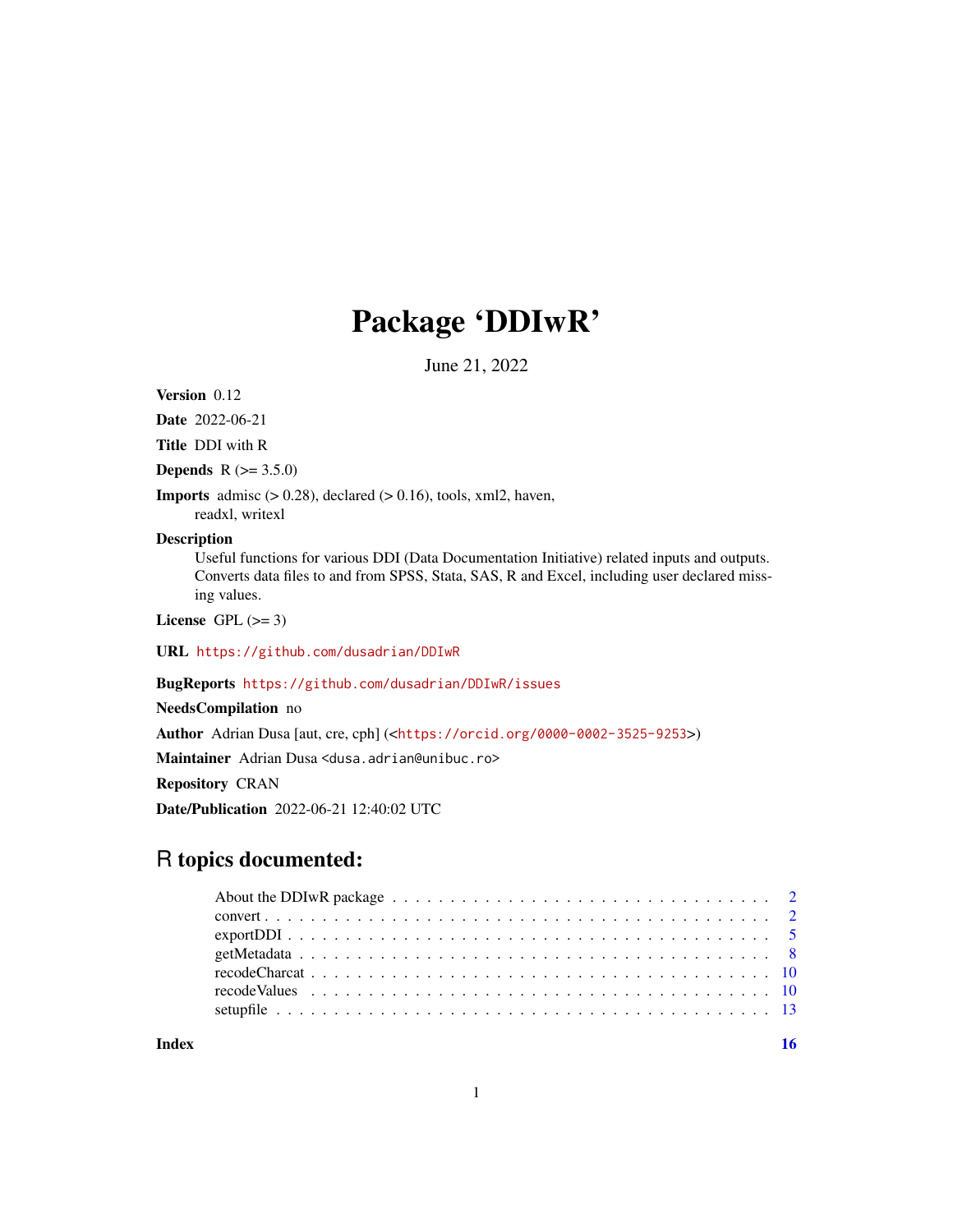<span id="page-1-0"></span>About the DDIwR package

*Useful functions for various DDI (Data Documentation Initiative) related outputs.*

## Description

This package provides various functions to read DDI based metadata documentation, and write dedicated setup files for R, SPSS, Stata and SAS to read an associated .csv file containing the raw data, apply labels for variables and values and also deal with the treatment of missing values.

It can also generate a DDI metadata file out of an R information object, which can be used to export directly to the standard statistical packages files (such as SPSS, Stata and SAS, or even Excel), using the versatile package haven. For R, the default object to store data and metadata is a data. frame, and labelled data are automatically coerced to class declared.

The research leading to the initial functions in this package has received funding from the European Union's Seventh Framework Programme (FP7/2007-2013) under grant agreement no. 262608 (DwB - Data without Boundaries)

## Details

| Package: | <b>DDIwR</b> |
|----------|--------------|
| Type:    | Package      |
| Version: | 0.12         |
| Date:    | 2022-06-21   |
| License: | $GPL (= 2)$  |

#### Author(s)

## Authors:

Adrian Dusa Department of Sociology University of Bucharest <dusa.adrian@unibuc.ro>

## Maintainer:

Adrian Dusa

convert *Convert a dataset from one statistical software to another*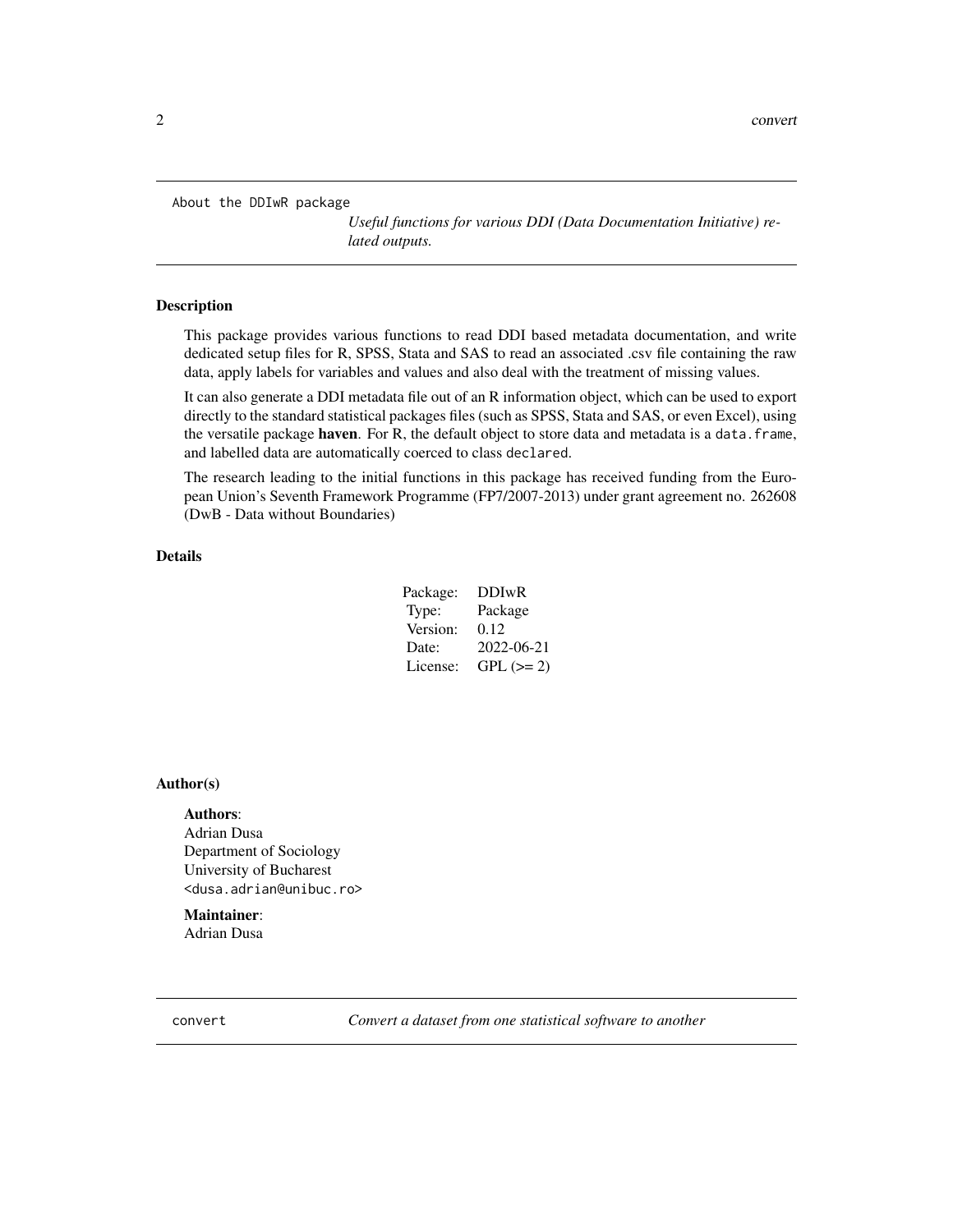#### <span id="page-2-0"></span>convert 3

#### Description

This function converts (or transfers) between R, Stata, SPSS, SAS, Excel and DDI XML files. Unlike the regular import / export functions from packages **haven** or rio, this function uses the DDI standard as an exchange platform and facilitates a consistent conversion of the missing values.

#### Usage

```
convert(from, to = NULL, declared = TRUE, chartonum = FALSE, recode = TRUE,
        encoding = "UTF-8", \text{ csv} = NULL, ...
```
## **Arguments**

| from       | A path to a file, or a data.frame object                                                |
|------------|-----------------------------------------------------------------------------------------|
| to         | Character, the name of a software package or a path to a specific file                  |
| declared   | Logical, return the resulting dataset as a declared object                              |
| chartonum  | Logical, recode character categorical variables to numerical categorical vari-<br>ables |
| recode     | Logical, recode missing values                                                          |
| encoding   | The character encoding used to read a file.                                             |
| CSV        | Path to the CSV file, if not embedded in XML file containing the DDI Codebook.          |
| $\ddots$ . | Additional parameters passed to exporting functions, see the Details section            |

## Details

When the argument to specifies a certain statistical package ("R", "Stata", "SPSS", "SAS", "XPT") or "Excel", the name of the destination file will be idential to the one in the argument from, with an automatically added software specific extension.

SPSS portable file (with the extension ".por") can only be read, and SAS Transport files (with the extension ".xpt") can be both read and written.

Alternatively, the argument to can be specified as a path to a specific file, in which case the software package is determined from its file extension. The following extentions are currently recognized: .xml for DDI, .rds for R, .dta for Stata, .sav for SPSS, .sas7bdat for SAS, and .xlsx for Excel.

Additional parameters can be specified via the three dots argument ..., that are passed to the respective functions from packages **haven** and **readxl**. For instance the function [write\\_dta\(](#page-0-0)) has an additional argument called version when writing a Stata file.

The most important argument to consider is called user\_na, part of the function [read\\_sav\(](#page-0-0)). Although it is defaulted to FALSE in package haven, in package  $DDIwR$  it is used as having the value of TRUE. Users who really want to deactivate it should explicitly specify use\_na = FALSE in function convert().

The same three dots argument is used to pass additional parameters to other functions in this package, for instance exportDDI() when converting to a DDI file. Its argument embed (activated by default) can be used to control embedding the data in the XML file. Deactivating it will create a CSV file in the same directory, using the same file name as the XML file.

When converting from DDI, if the dataset is not embedded in the XML file, the CSV file is expected to be found in the same directory as the DDI Codebook, and it should have the same file name as the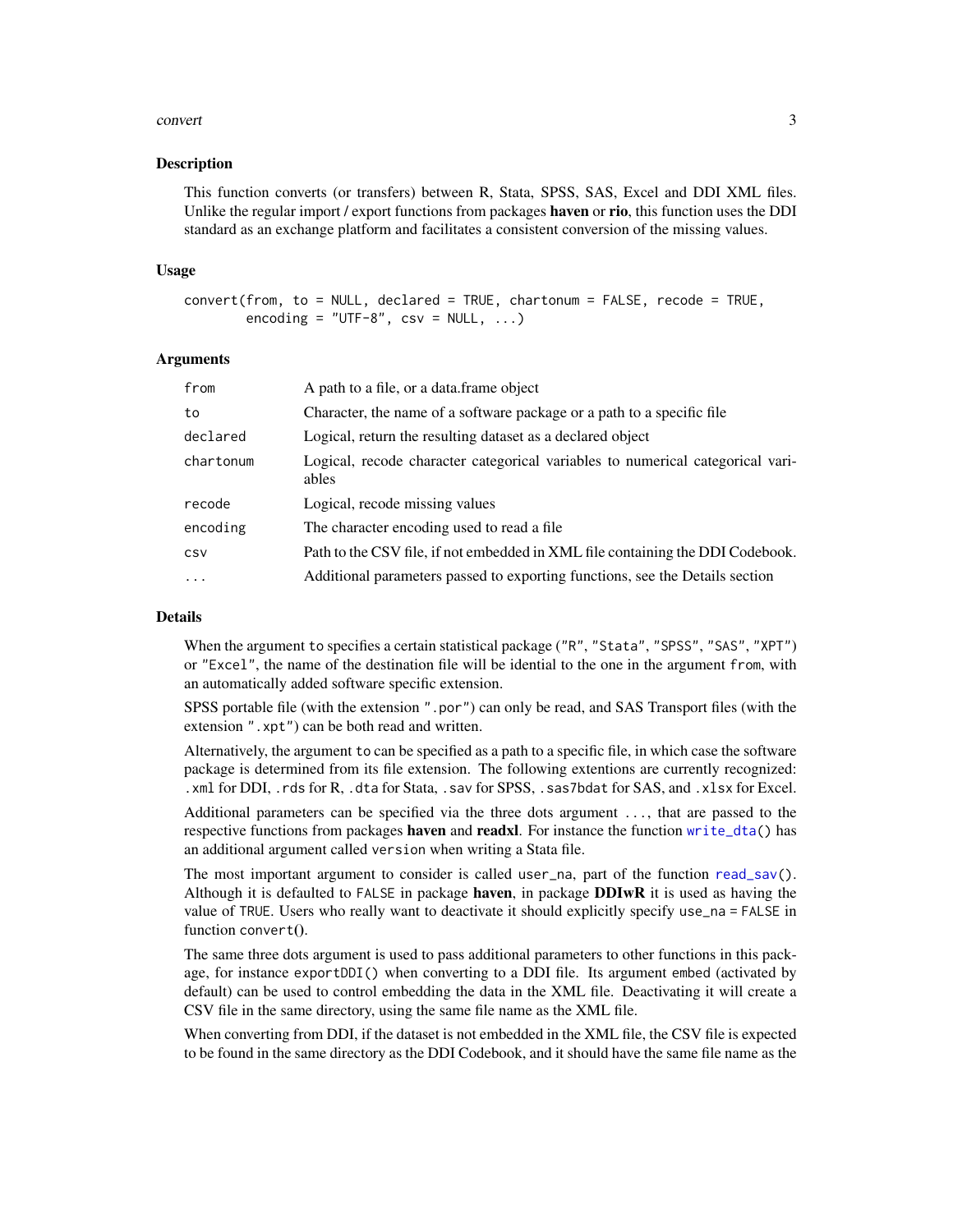<span id="page-3-0"></span>XML file. Alternatively, the path to the CSV file can be provided via the csv argument. Additional formal parameters of the function [read.csv\(](#page-0-0)) can be passed via the same three dots ... argument.

The argument chartonum signals recoding character categorical variables, and employs the function [recodeCharcat\(](#page-9-1)). This only makes sense when recoding to Stata, which does not allow allocating labels for anything but integer variables.

If the argument to is left to NULL, the data is (invisibly) returned to the R enviroment. Conversion to R, either in the working space or as a data file, will result (by default) in a data frame containing declared labelled variables, as defined in package **declared**.

The current version reads and creates DDI Codebook version 2.5, with future versions to extend the functionality for DDI Lifecycle versions 3.x and link to the future package **DDI4R** for the UML model based version 4. It extends the standard DDI Codebook by offering the possibility to embed a CSV version of the raw data into the XML file containing the Codebook, into a notes child of the fileDscr component. This type of codebook is unique to this package and automatically detected when converting to another statistical software.

Converting the missing values to SAS is not tested, but it relies on the same package haven using the ReadStat C library. Should it not work, it is also possible to use a setup file produced by function [setupfile\(](#page-12-1)) and run the commands manually.

The argument recode controls how missing values are treated. If the input file has SPSS like numeric codes, they will be recoded to extended (a-z) missing types when converting to Stata or SAS. If the input has Stata like extended codes, they will be recoded to SPSS like numeric codes.

The character encoding is usually passed to the corresponding functions from package haven. It can be set to NULL to reset at the default in that package.

## Author(s)

Adrian Dusa

### References

DDI - Data Documentation Initiative, see <https://ddialliance.org/>

## See Also

[setupfile](#page-12-1), [getMetadata](#page-7-1), [declared](#page-0-0), [labelled](#page-0-0)

```
## Not run:
# Assuming an SPSS file called test.sav is located in the working directory
# the following command will extract the metadata in a DDI Codebook and
# produce a test.xml file in the same directory
convert("test.sav", to = "DDI")
# It is possible to include the data in the XML file, using:
convert("test.sav", to = "DDI", embed = TRUE)
# To produce a Stata file:
convert("test.sav", to = "Stata")
```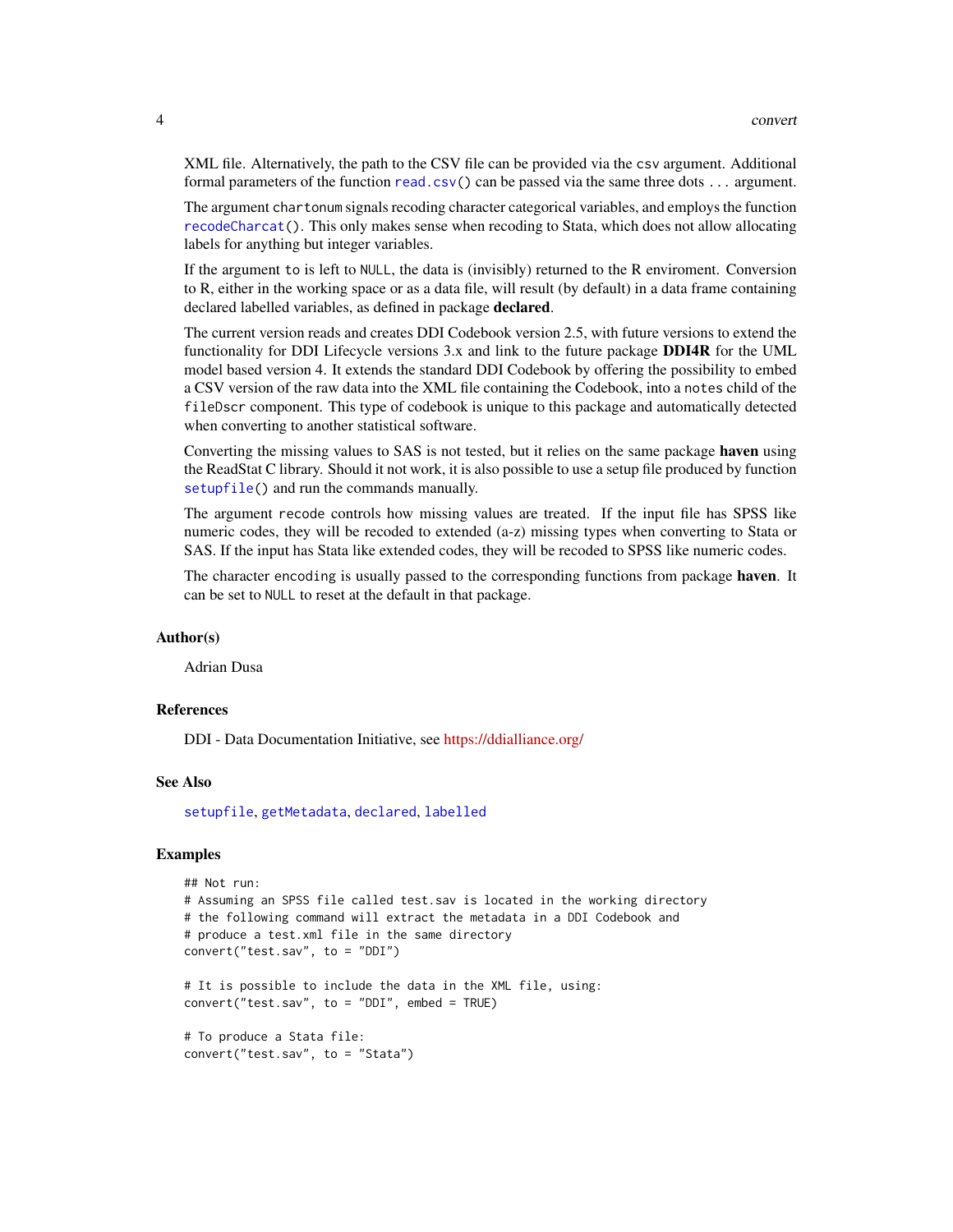## <span id="page-4-0"></span>exportDDI 5

```
# To produce an R file:
convert("test.sav", to = "R")
# To produce an Excel file:
convert("test.sav", to = "Excel")
## End(Not run)
```
exportDDI *Export to a DDI metadata file*

## Description

This function creates a DDI Codebook version 2.5, XML file structure.

## Usage

```
exportDDI(
    codebook, file = "", embed = TRUE, OS = "", indent = 4,
    monolang = FALSE, xmlang = "en", xmlns = "", ...)
```
## Arguments

| codebook  | A list object containing the metadata, or a path to a directory where these objects<br>are located, for batch processing |
|-----------|--------------------------------------------------------------------------------------------------------------------------|
| file      | either a character string naming a file or a connection open for writing. "" indi-<br>cates output to the console        |
| embed     | Embed the CSV datafile in the XML file, if present                                                                       |
| OS.       | The target operating system, for the eol - end of line character(s)                                                      |
| indent    | Indent width, in number of spaces                                                                                        |
| monolang  | Logical, monolang or multilingual document                                                                               |
| xmlang    | ISO two letter code for the language used in the DDI elements                                                            |
| xmlns     | Character, namespace for the XML file (ignored if already present in the code-<br>book object)                           |
| $\ddotsc$ | Other arguments, mainly for internal use                                                                                 |

## Details

The information object is essentially a list having two main list components:

- fileDscr, if the data is provided in a subcomponent named datafile

- dataDscr, having as many components as the number of variables in the (meta)data. For each variable, there should a mandatory subcomponent called label (that contains the variable's label) and, if the variable is of a categorical type, another subcomponent called values.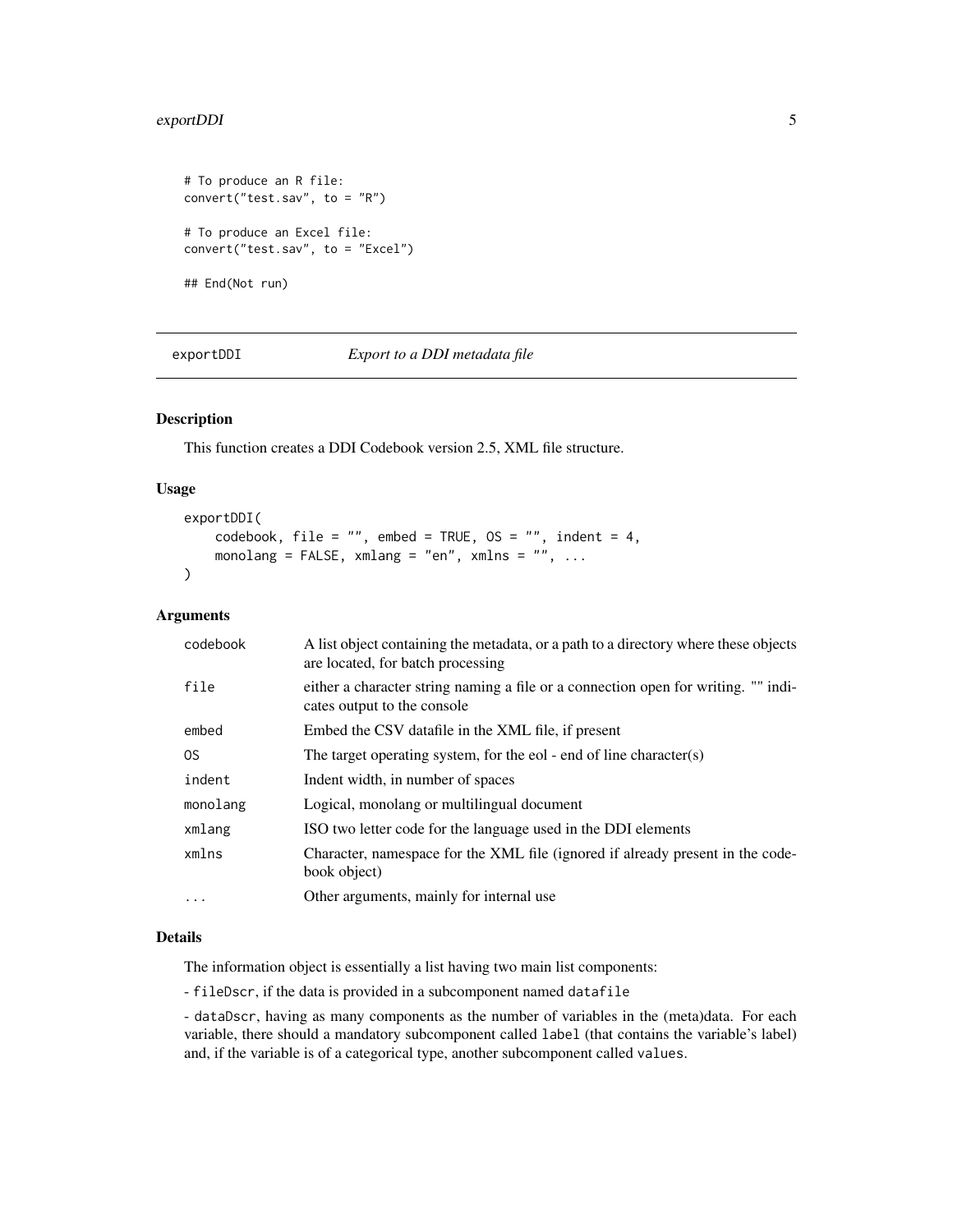Additional informations about the variables can be specified as further subcomponents, combining DDI specific data but also other information that might not be covered by DDI:

- measurement is the equivalent of the specific DDI attribute nature of the var element, and it accepts these values: "nominal", "ordinal", "interval", "ratio", "percent", and "other".

- type is useful for multiple reasons. A first one, if the variable is numerical, is to differentiate between discrete and contin values of the attribute intrvl from the same DDI element var. Another reason is to help identifying pure string variables (containing text), when the subcomponent type is equal to "char". It is also used for the subelement varFormat of the element var. Finally, another reason is to differentiate between pure categorical ("cat") and pure numerical ("num") variables, as well as mixed ones, among which "numcat" referring to a numerical variable with very few values (such as the number of children), for which it is possible to also produce a table of frequencies along the numerical summaries. There are also categorical variables that can be interpreted as numeric ("catnum"), such as a Likert type response scale with 7 values, where numerical summaries are also routinely performed along with the usual table of frequencies.

- missing is an important subcomponent, indicating which of the values in the variable are going to be treated as missing values, and it is going to be exported as the attribute missing of the DDI subelement catgry.

There are many more possible attributes and DDI elements to be added in the information object, future versions of this function will likely expand.

For the moment, only DDI codebook version 2.5 is exported, and DDI Lifecycle is planned for future releases.

Argument xmlang expects a two letter ISO country coding, for instance "en" to indicate English, or "ro" to indicate Romanian etc.

If the document is monolang, this argument is placed a single time for the entire document, in the attributes of the codeBook element. For multilingual documents, it is placed in the attributes of various other (sub)elements, for instance abstract as an obvious one, or the study title, name of the distributing institution, variable labels etc.

The argument OS can be either: "windows" (default), or "Windows", "Win", "win", "MacOS", "Darwin", "Apple", "Mac", "mac", "Linux", "linux".

The end of line separator changes only when the target OS is different from the running OS.

The argument indent controls how many spaces will be used in the XML file, to indent the different subelements.

A small number of required DDI specific elements and attributes have generic default values but they may be specified using the three dots ... argument. For the current version, these are: IDNo, titl, agency, URI (for the holdings element), distrbtr, abstract and level (for the otherMat element).

## Value

An XML file containing a DDI version 2.5 metadata.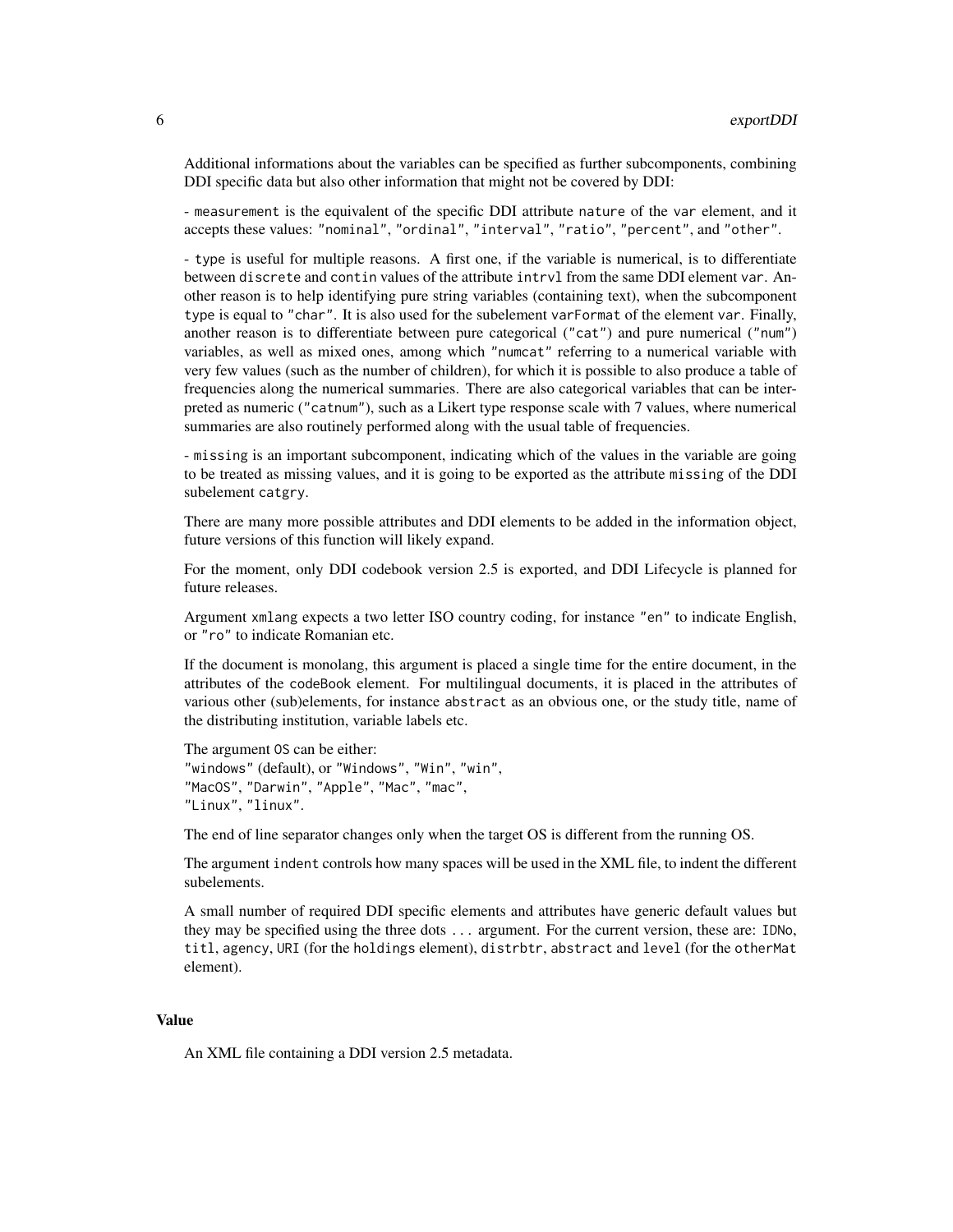## exportDDI 7

## See Also

[https://ddialliance.org/Specification/DDI-Codebook/2.5/XMLSchema/field\\_level\\_doc](https://ddialliance.org/Specification/DDI-Codebook/2.5/XMLSchema/field_level_documentation.html)umentation. [html](https://ddialliance.org/Specification/DDI-Codebook/2.5/XMLSchema/field_level_documentation.html)

```
codeBook <- list(dataDscr = list(
ID = list(label = "Questionnaire ID",
   type = "num",
   measurement = "interval"
),
V1 = list(label = "Label for the first variable",
   labels = c(N^{\prime} No" = 0,
       "Yes" = 1,
       "Not applicable" = -97,
       "Not answered" = -99),
   na\_values = c(-99, -97),
   type = "cat",measurement = "nominal"
),
V2 = list(label = "Label for the second variable",
   labels = c("Very little" = 1,
       "Little" = 2,
       "So, so" = 3,
       "Much" = 4,<br>"Verv much" = 5,
       "Very much"
       "Don't know" = -98),
   na\_values = c(-98),
   type = "cat",measurement = "ordinal"
),
V3 = list(label = "Label for the third variable",
   labels = c("First answer" = "A",
       "Second answer" = "B",
       "Don't know" = -98),
   na\_values = c(-98),
   type = "cat",
   measurement = "nominal"
),
V4 = list(label = "Number of children",
   labels = c("Don't know" = -98,
       "Not answered" = -99),
   na\_values = c(-99, -98),
```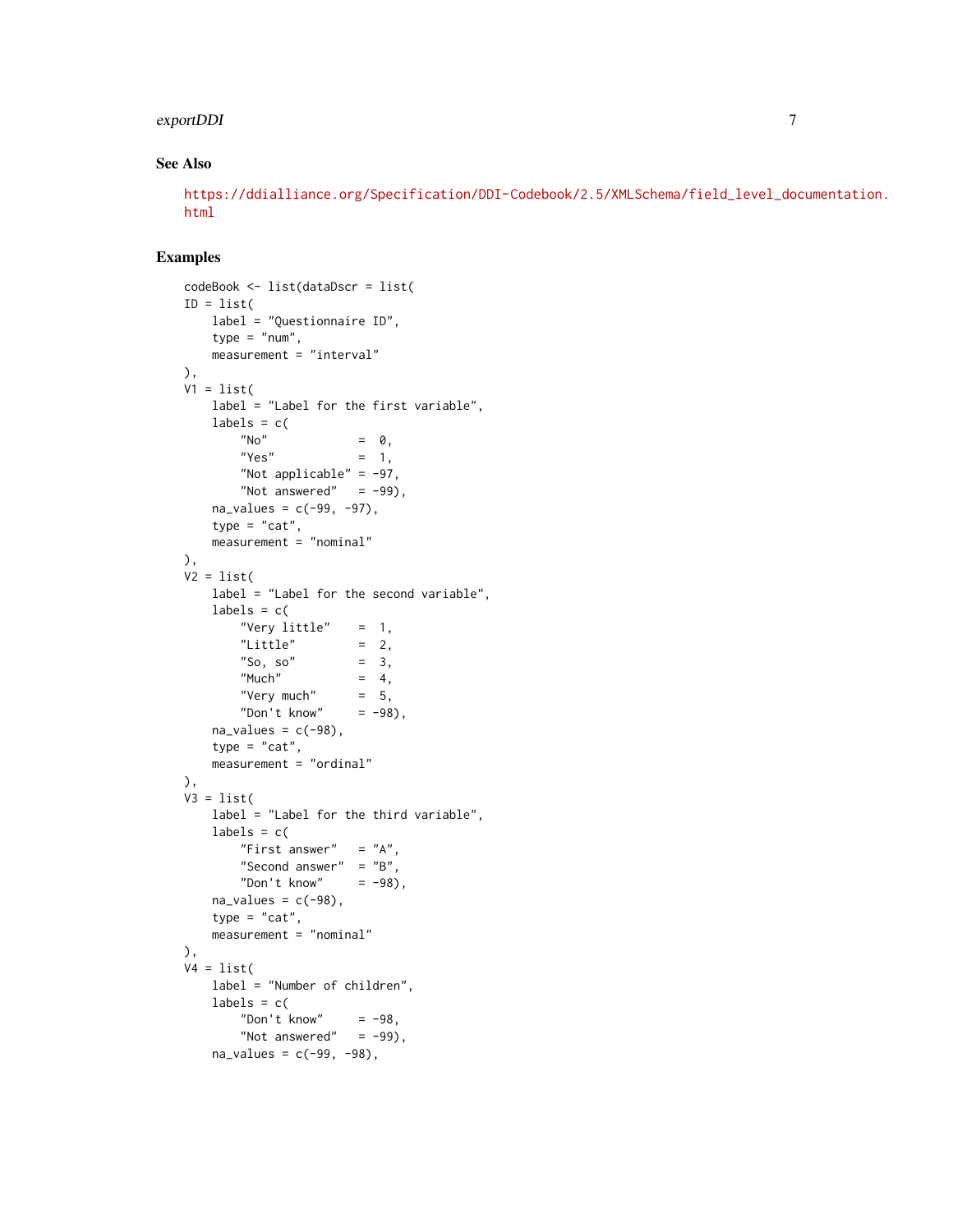```
type = "numcat",
   measurement = "ratio"
),
V5 = list(label = "Political party reference",
    type = "char",
    txt = "When the respondent indicated his political party reference, his/her
       open response was recoded on a scale of 1-99 with parties with a
       left-wing orientation coded on the low end of the scale and parties with
       a right-wing orientation coded on the high end of the scale. Categories
       90-99 were reserved miscellaneous responses."
)))
## Not run:
exportDDI(codeBook, file = "codebook.xml")
# using a namespace
exportDDI(codeBook, file = "codebook.xml", xmlns = "ddi")
## End(Not run)
```
<span id="page-7-1"></span>getMetadata *Extract metadata information*

#### Description

Extract a list containing the variable labels, value labels and any available information about missing values.

#### Usage

```
getMetadata(x, save = FALSE, declared = TRUE, OS = "Windows", encoding = "UTF-8", ...)
```
#### Arguments

| $\mathsf{x}$ | A path to a file, or a data frame object                                             |
|--------------|--------------------------------------------------------------------------------------|
| save         | Boolean, save an .R file in the same directory                                       |
| declared     | Logical, embed the data as a declared object                                         |
| 0S           | The target operating system, for the eol - end of line separator, if saving the file |
| encoding     | The character encoding used to read a file.                                          |
| .            | Additional arguments for this function (internal uses only)                          |

#### Details

This function reads an XML file containing a DDI codebook version 2.5, or an SPSS or Stata file and returns a list containing the variable labels, value labels, plus some other useful information.

It additionally attempts to automatically detect a type for each variable:

<span id="page-7-0"></span>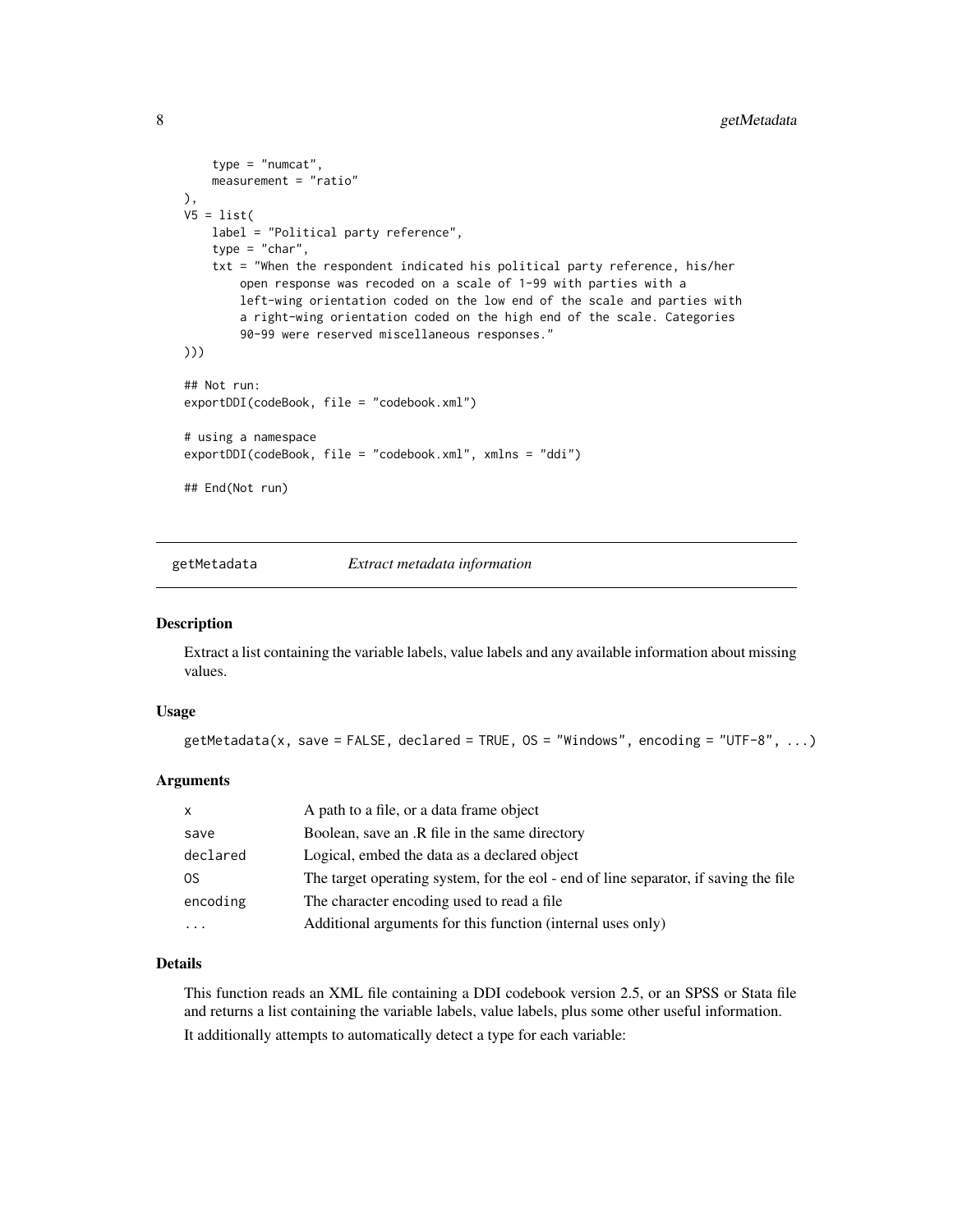## getMetadata 9

| categorical variable using numeric values                               |
|-------------------------------------------------------------------------|
| categorical variable using character values                             |
| categorical variable for which numerical summaries                      |
| can be calculated (ex. a 010 Likert response scale)                     |
| numerical                                                               |
| numerical variable with very few values (ex. number of children)        |
| for which a table of frequencies is possible in addition to frequencies |
|                                                                         |

By default, this function extracts the metadata into an R list object, but when the argument save is activated, the argument OS (case insensitive) can be either: "Windows" (default), or "Win", "MacOS", "Darwin", "Apple", "Mac", "Linux".

The end of line separator changes only when the target OS is different from the running OS.

For the moment, only DDI version 2.5 (Codebook) is supported, but DDI Lifecycle is planned to be implemented.

## Value

An R list roughly equivalent to a DDI codebook, containing all variables, their corresponding variable labels and value labels, and (if applicable) missing values if imported and found.

## Author(s)

Adrian Dusa

## Examples

```
x <- data.frame(
   A = declared(
       c(1:5, -92),
       labels = c(Good = 1, Bad = 5, NR = -92),
       na\_values = -92),
   C = declared(
       c(1, -91, 3:5, -92),
       labels = c(DK = -91, NR = -92),
       na\_values = c(-91, -92))
)
```
getMetadata(x)\$dataDscr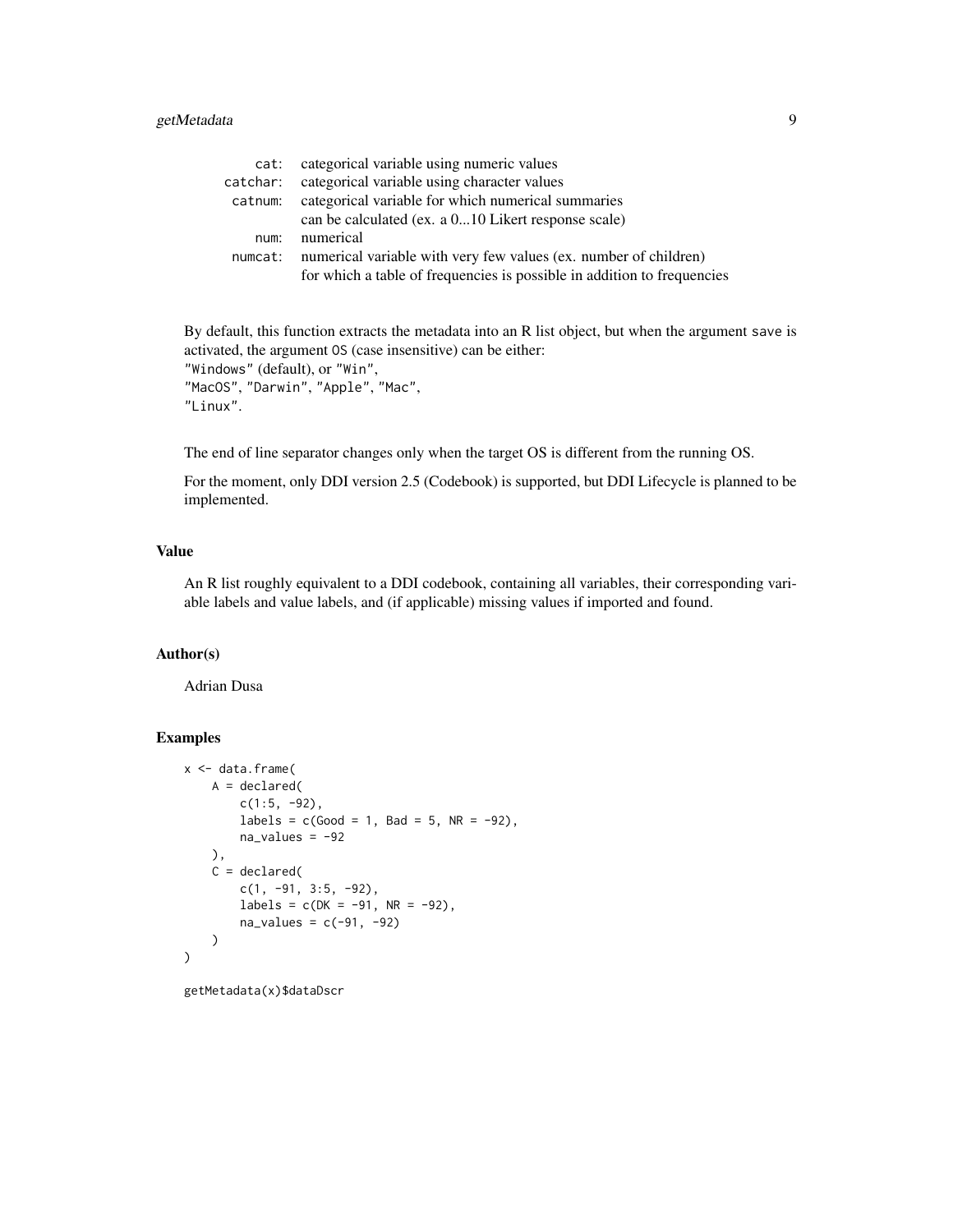<span id="page-9-1"></span><span id="page-9-0"></span>

## Description

Recodes a character categorical variables to a numerical categorical variable.

#### Usage

recodeCharcat(x, ...)

## Arguments

| x        | A character categorical variable |
|----------|----------------------------------|
| $\cdots$ | Other internal arguments.        |

## Details

For this function, a categorical variable is something else than a base factor. It should be an object of class "declared", or an object of class "haven\_labelled\_spss", with a specific attribute called "labels" that stores the value labels.

## Value

A numeric categorical variable of the same class as the input.

## Examples

```
x <- declared(
    c(letters[1:5], -91),
    labels = c(Good = "a", Bad = "e", NR = -91),na\_values = -91\mathcal{L}recodeCharcat(x)
```
recodeValues *Recode missing values*

## Description

A function to recode all missing values to either SPSS or Stata types, uniformly (re)using the same codes across all variables.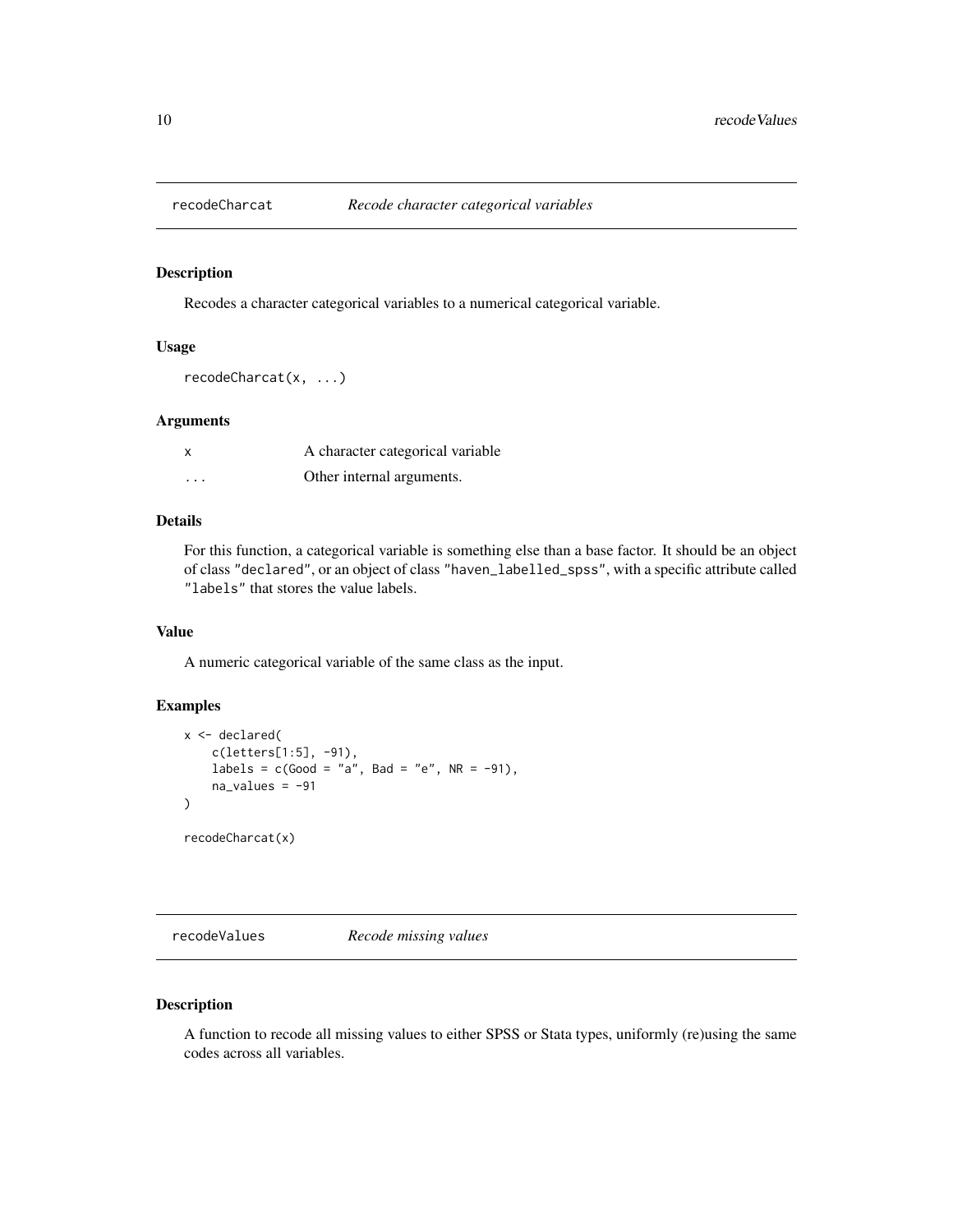#### recode Values **11**

## Usage

```
recodeValues(dataset, to = c("SPSS", "Stata"), dictionary = NULL, ...)
```
#### Arguments

| dataset                 | A data frame                                                    |
|-------------------------|-----------------------------------------------------------------|
| to                      | Software to recode missing values for                           |
| dictionary              | A named vector, with corresponding SPSS values and Stata codes. |
| $\cdot$ $\cdot$ $\cdot$ | Other internal arguments.                                       |

#### Details

When a dictionary is not provided, it is automatically constructed from the available data and metadata, using negative numbers starting from -91 and up to 27 letters starting with "a".

If the dataset contains mixed variables with SPSS and Stata style missing values, unless otherwise specified in a dictionary it uses other codes than the existing ones.

For the SPSS type of missing values, the resulting variables are coerced to a declared labelled format.

Unlike SPSS, Stata does not allow labels for character values. Both cannot be transported from SPSS to Stata, it is either one or another. If labels are more important to preserve than original values (especially the information about the missing values), the argument chartonum replaces all character values with suitable, non-overlapping numbers and adjusts the labels accordingly.

If no labels are found in the metadata, the original values are preserved.

#### Value

A data frame with all missing values recoded consistently.

```
x <- data.frame(
   A = declared(c(1:5, -92),
       labels = c(Good = 1, Bad = 5, NR = -92),
       na_values = -92),
   B = labelled(
       c(1:5, tagged_na('a')),
       labels = c(DK = tagged\_na('a'))),
   C = declared(
       c(1, -91, 3:5, -92),
       labels = c(DK = -91, NR = -92),
       na\_values = c(-91, -92))
)
# A B C
```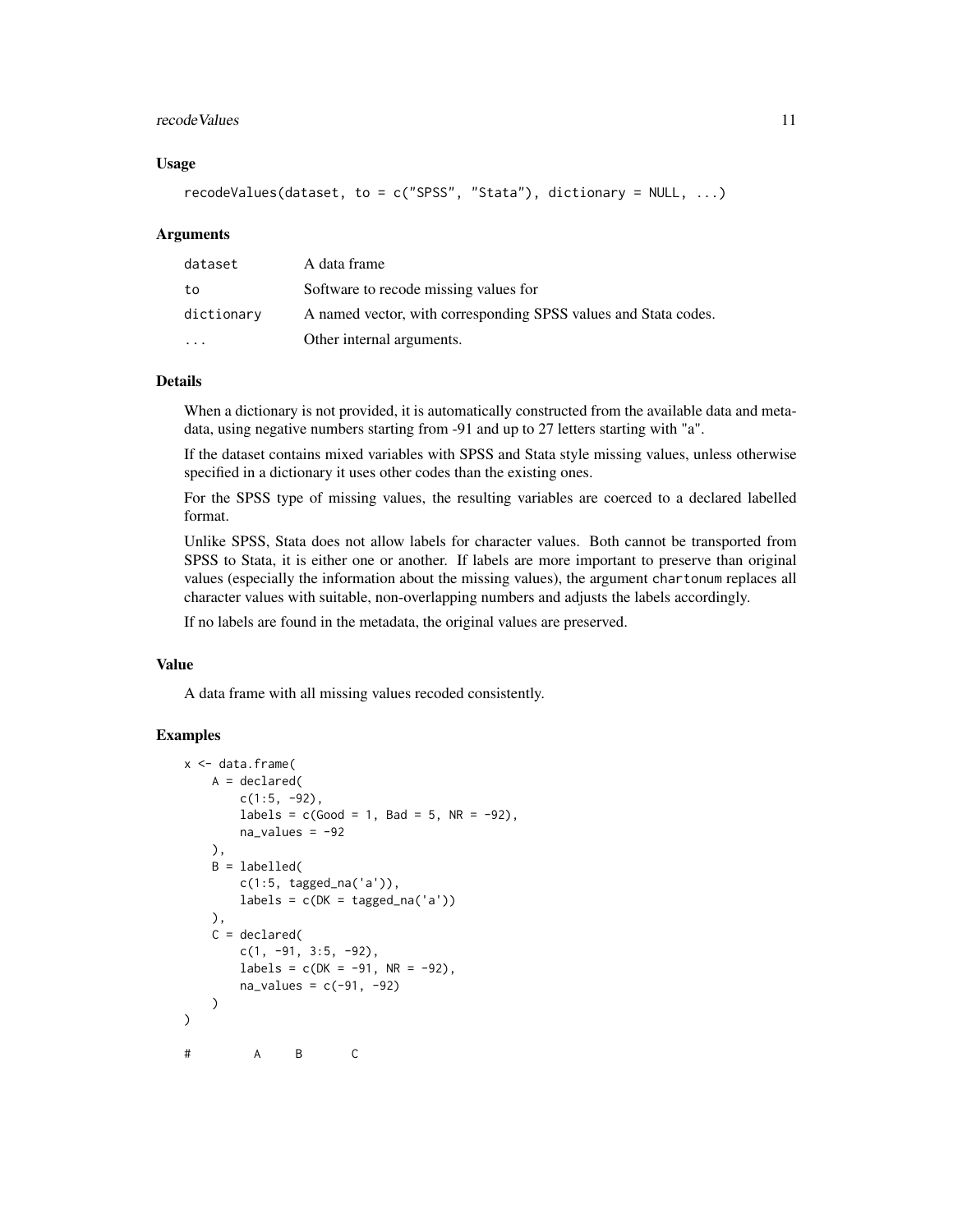```
# 1 1 1 1
# 2 2 2 NA(-91)
# 3 3 3 3
# 4 4 4 4
# 5 5 5 5
# 6 NA(-92) NA(a) NA(-92)
xrec \leq recodeValues(x, to = "Stata")
\begin{array}{ccccccccc}\n# & & A & & B & & C \\
# & 1 & & 1 & & 1 & & 1\n\end{array}# 1 1 1 1
# 2 2 2 NA(b)<br># 3 3 3 3
\frac{1}{4} 3 3 3 3
# 4 4 4 4
# 5 5 5 5
# 6 NA(c) NA(a) NA(c)
attr(xrec, "dictionary")
# b c
# -91 -92
recodeValues(x, to = "Stata", dictionary = c(a = -91, b = -92))
\begin{array}{ccccccccc}\n# & & A & & B & & C \\
# & 1 & & 1 & & 1 & & 1\n\end{array}# 1 1 1 1
# 2 2 2 NA(a)
# 3 3 3 3
# 4 4 4 4
# 5 5 5 5
# 6 NA(b) NA(a) NA(b)
recodeValues(x, to = "SPSS")
# A B C
# 1 1 1 1
# 2 2 2 NA(-91)
# 3 3 3 3
# 4 4 4 4
\frac{1}{4} 5 5 5 5
# 6 NA(-92) NA(-93) NA(-92)
recodeValues(x, to = "SPSS", dictionary = c(a = -91))
# A B C
# 1 1 1 1
# 2 2 NA(-91)
# 3 3 3 3
# 4 4 4 4
# 5 5 5 5
# 6 NA(-92) NA(-91) NA(-92)
```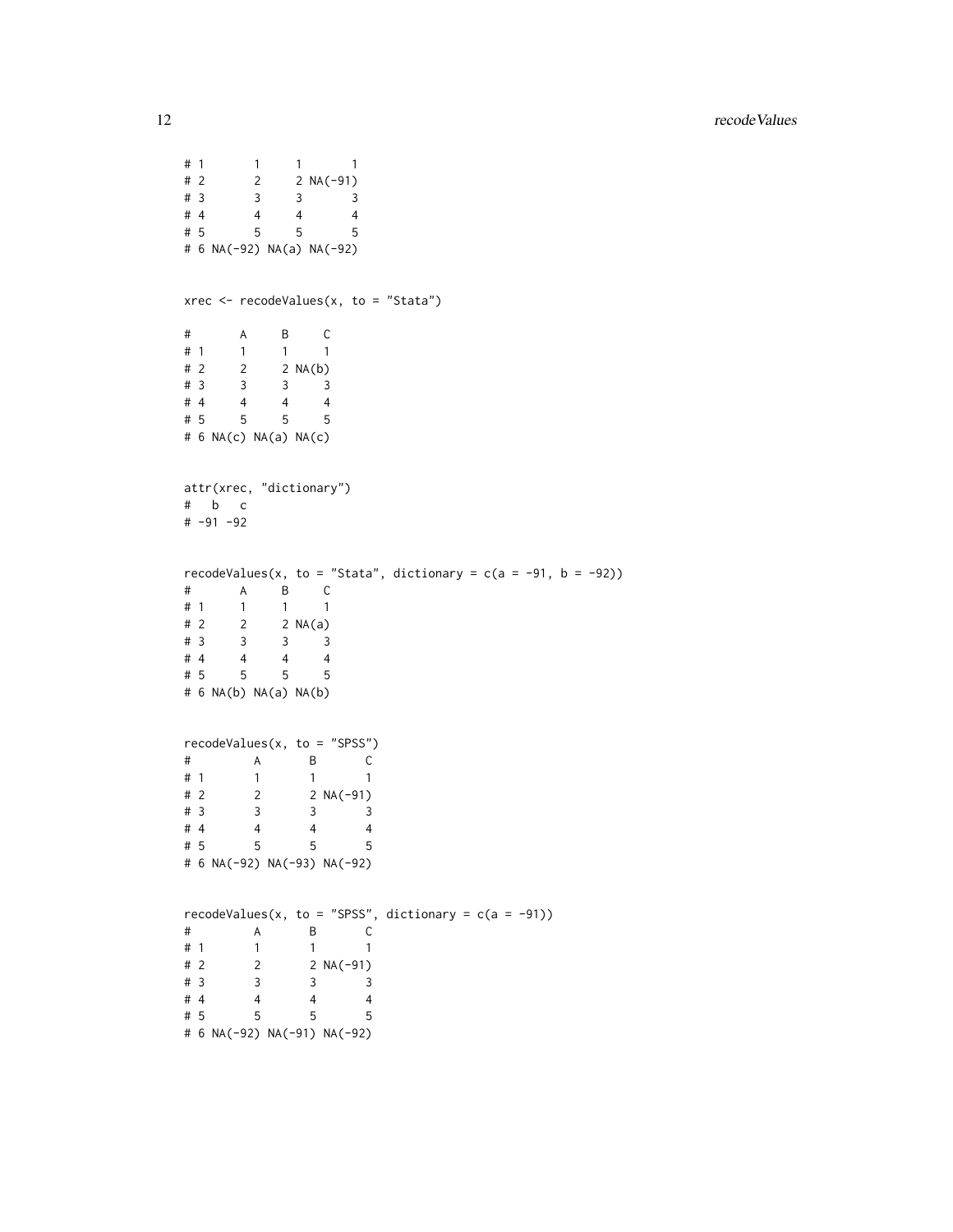#### <span id="page-12-1"></span><span id="page-12-0"></span>Description

This function creates a setup file, based on a list of variable and value labels.

## Usage

```
setupfile(codeBook, file = "", type = "all", csv = "", recode = TRUE, OS = "", ...)
```
## Arguments

| codeBook | A list object containing the metadata, or a path to a directory where these objects<br>are located, for batch processing                           |
|----------|----------------------------------------------------------------------------------------------------------------------------------------------------|
| file     | Character, the (path to the) setup file to be created                                                                                              |
| type     | The type of setup file, can be: "SPSS", "Stata", "SAS", "R", or "all" (default)                                                                    |
| CSV      | The original dataset, used to create the setup file commands, or a path to the<br>directory where the .csv files are located, for batch processing |
| recode   | Logical, recode missing values to extended .a-.z range                                                                                             |
| 0S       | The target operating system, for the eol - end of line character(s)                                                                                |
| $\cdot$  | Other arguments, see Details below                                                                                                                 |

## Details

When the a path to a metadata directory is specified for the argument codebook, then next argument file is silently ignored and all created setup files are saved in a directory called "Setup Files" that (if not already found) is created in the working directory.

The argument file expects the name of the final setup file being saved on the disk. If not specified, the name of the object provided for the codebook argument will be used as a filename.

If file is specified, the argument type is automatically determined from the file's extension, otherwise when type = "all", the function produces one setup file for each supported type.

If batch processing multiple files, the function will inspect all files in the provided directory, and retain only those with the extension .R or .r or DDI versions with the extension .xml or .XML (it will subsequently generate an error if the .R files do not contain an object list, or if the .xml files do not contain a DDI structured metadata file).

If the metadata directory contains a subdirectory called "data" or "Data", it will match the name of the metadata file with the name of the .csv file (their names have to be \*exactly\* the same, regardless of their extension).

The csv argument can provide a data frame object produced by reading the .csv file, or a path to the directory where the .csv files are located. If the user doesn't provide something for this argument, the function will check the existence of a subdirectory called data in the directory where the metadata files are located.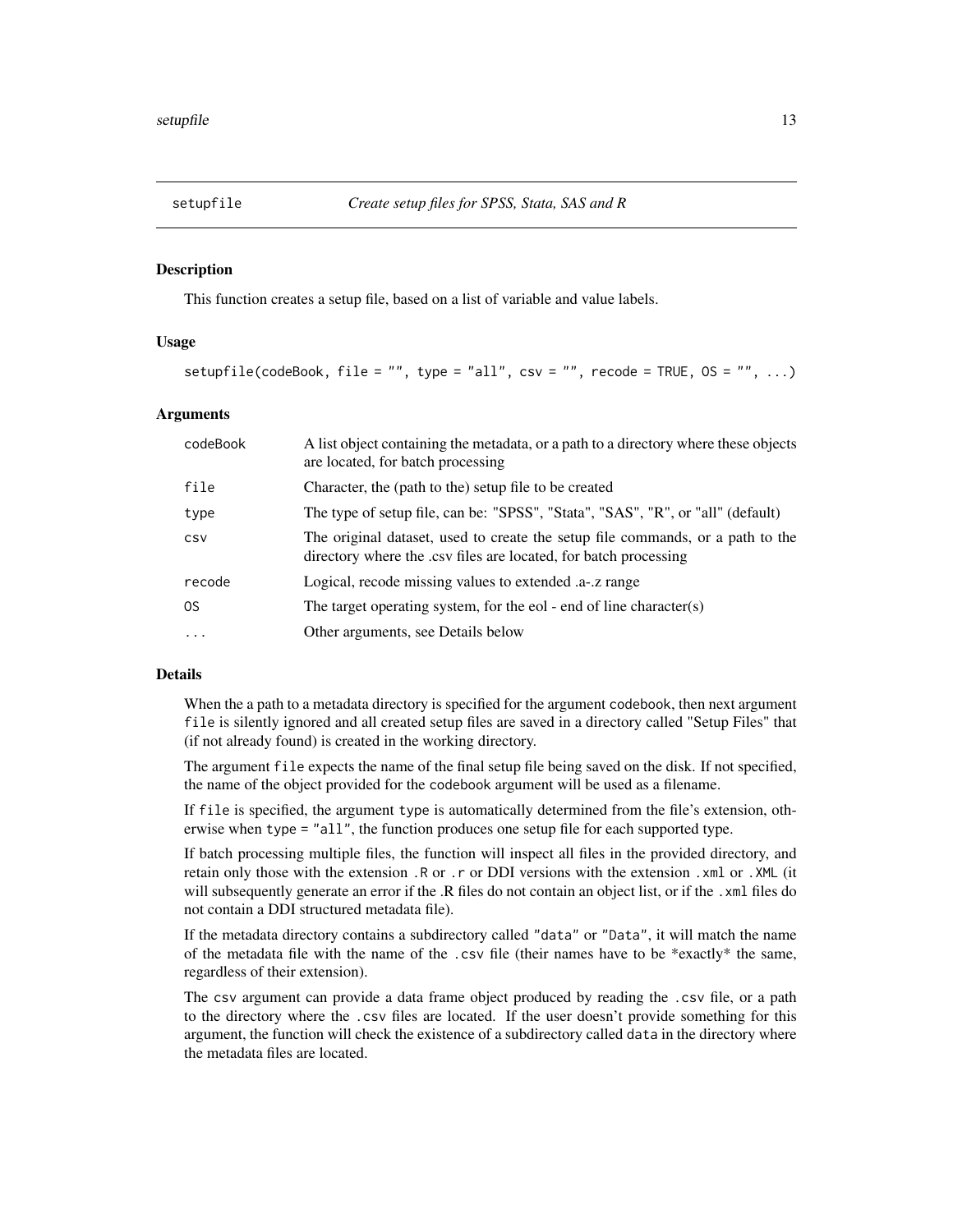In batch mode, the code starts with the argument delim = ",", but if the .csv file is delimited differently it will also try hard to find other delimiters that will match the variable names in the metadata file. At the initial version 0.1-0, the automatically detected delimiters include ";" and  $"$ \t".

```
The argument OS (case insensitive) can be either:
"Windows" (default), or "Win",
"MacOS", "Darwin", "Apple", "Mac",
"Linux".
```
The end of line character(s) changes only when the target OS is different from the running OS.

#### Value

A setup file to complement the imported raw dataset.

```
codeBook <- list(dataDscr = list(
ID = list(label = "Questionnaire ID",
   type = "num",
   measurement = "interval"
),
V1 = list(label = "Label for the first variable",
   labels = c(N^{\prime} No" = 0,
       "Yes" = 1,
       "Not applicable" = -97,
       "Not answered" = -99),
   na\_values = c(-99, -97),
   type = "cat",measurement = "nominal"
),
V2 = list(label = "Label for the second variable",
   labels = c("Very little" = 1,
       "Little" = 2,
       "So, so" = 3,
       "Much" = 4,
       "Very much" = 5,
       "Don't know" = -98),
   na\_values = c(-98),
   type = "cat",
   measurement = "ordinal"
),
V3 = list(label = "Label for the third variable",
   labels = c(
```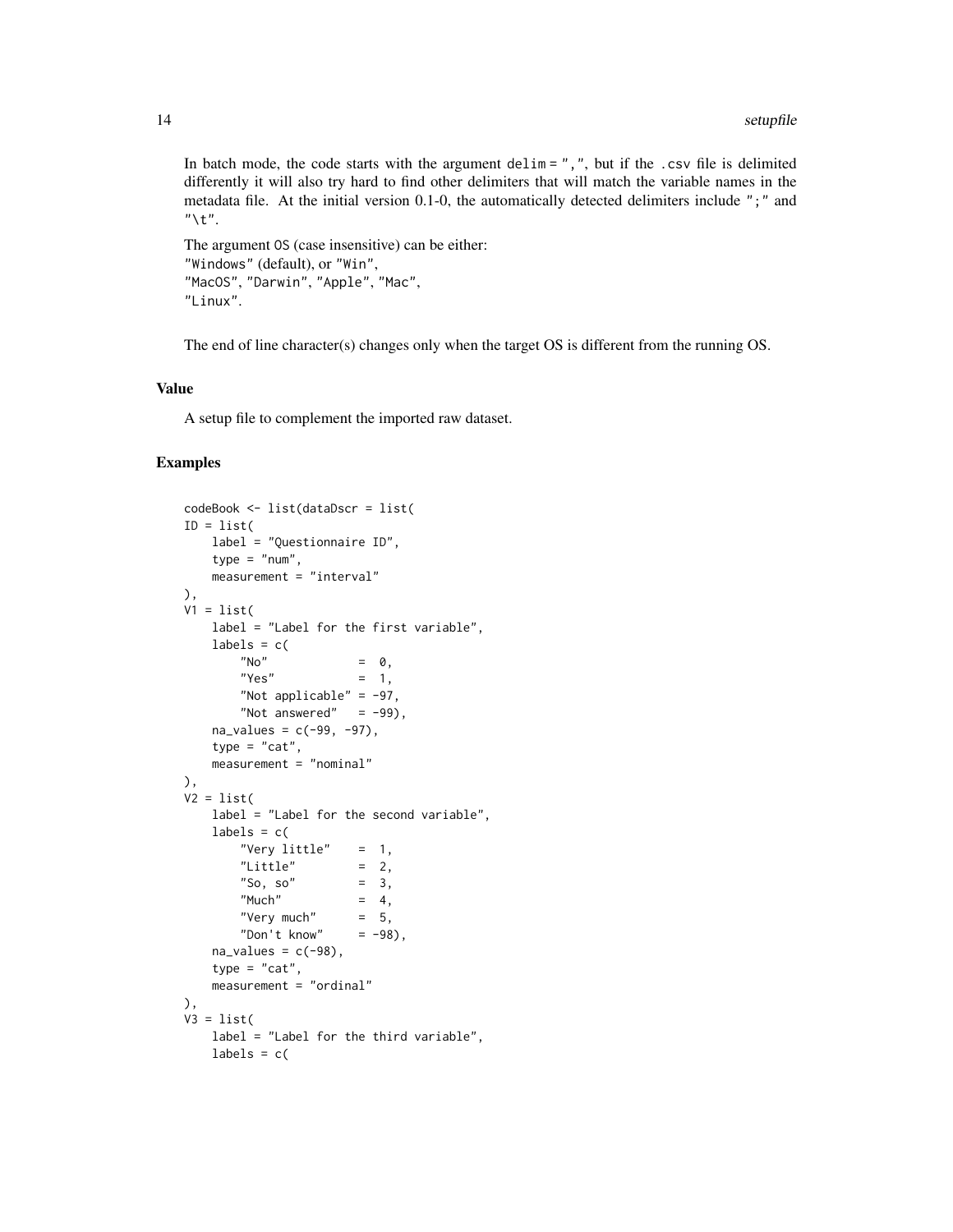#### setupfile that the setup of the setup of the setup of the setup of the setup of the setup of the setup of the setup of the setup of the setup of the setup of the setup of the setup of the setup of the setup of the setup of

```
"First answer" = "A",
        "Second answer" = "B",
        "Don't know" = -98),
   na\_values = c(-98),
    type = "cat",measurement = "nominal"
),
V4 = list(label = "Number of children",
   labels = c("Don't know" = -98,
       "Not answered" = -99),
    na\_values = c(-99, -98),
    type = "numcat",
    measurement = "ratio"
)))
## Not run:
# IMPORTANT:
# make sure to set the working directory to a directory with read/write permissions
# setwd("/path/to/read/write/directory")
setupfile(codeBook)
# if the csv data file is available
setupfile(codeBook, csv="/path/to/csv/file.csv")
# generating a specific type of setup file
setupfile(codeBook, file = "codeBook.do") # type = "Stata" is unnecessary
# other types of possible utilizations, using paths to specific files
# an XML file containing a DDI metadata object
setupfile("/path/to/the/metadata/file.xml", csv="/path/to/csv/file.csv")
# or in batch mode, specifying entire directories
setupfile("/path/to/the/metadata/directory", csv="/path/to/csv/directory")
## End(Not run)
```